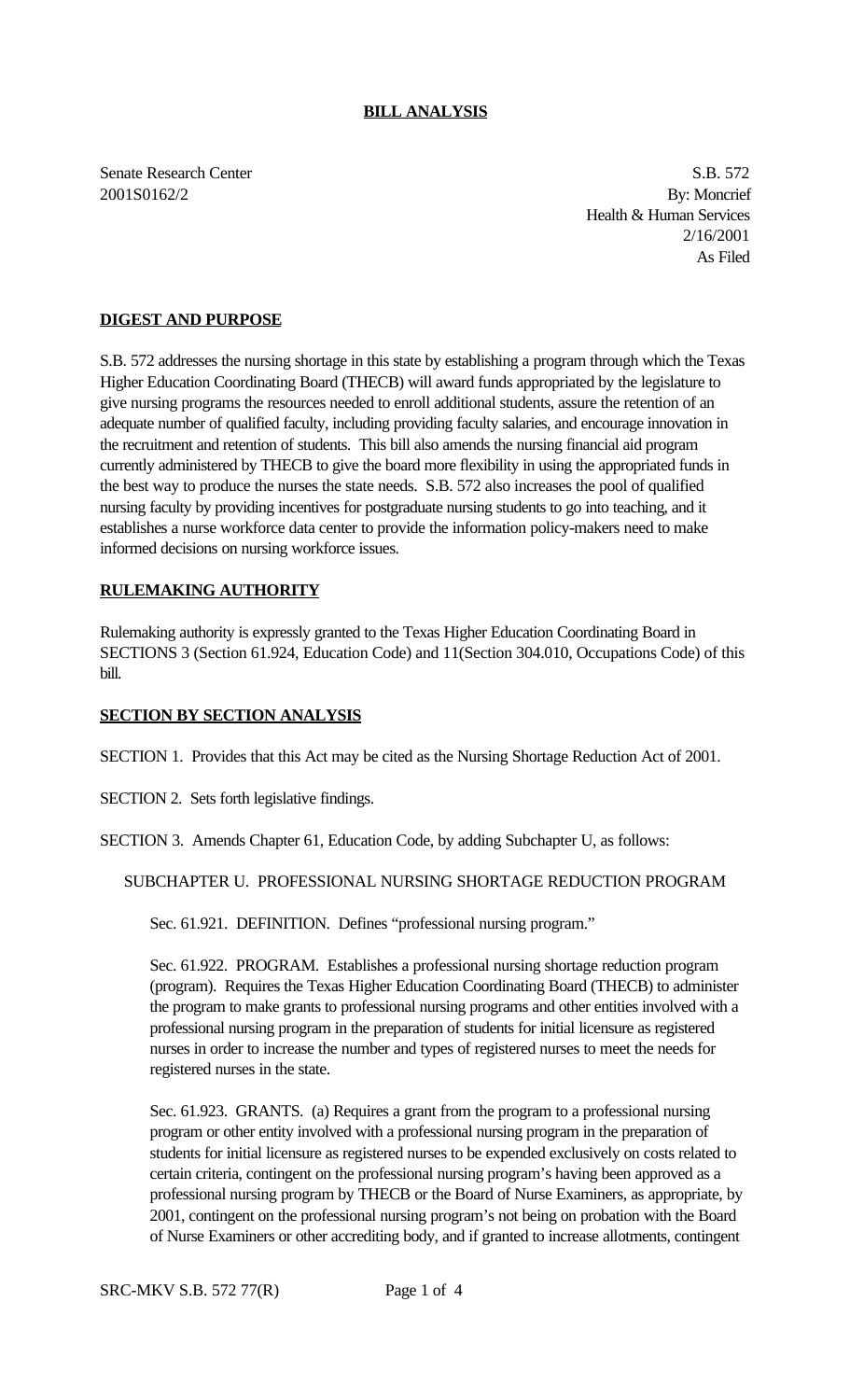on the professional nursing program's ability to enroll additional students, including having the necessary classroom space and clinical slots.

(b) Requires funds not expended on the costs described by Subsection (a)(1) to be returned to THECB.

Sec. 61.924. ADMINISTRATION. Requires THECB to adopt rules and regulations for the administration of the program. Requires THECB to grant funds under Sections  $61.923(a)(1)(A)$  and  $(B)$  in an equitable manner among the various types of professional nursing programs. Requires THECB to grant funds under Section 61.923(a)(1)(C) in a manner that best promotes innovation in the recruitment and retention of nursing students.

Sec. 61.925. GRANTS, GIFTS, AND DONATIONS. Authorizes THECB to solicit, receive, and spend grants, gifts, and donations from public or private sources for the purposes of this subchapter, in addition to funds appropriated by the legislature.

SECTION 4. Amends Chapter 54B, Education Code, by adding Section 54.069, as follows:

Sec. 54.069. REGISTERED NURSES IN POSTGRADUATE NURSING DEGREE PROGRAMS. (a) Authorizes an institution of higher education to permit a registered nurse authorized to practice professional nursing in Texas to register by paying the tuition fees and other fees or charges required for Texas residents under Section 54.051, without regard to the length of time the registered nurse has resided in Texas, if the registered nurse meets certain criteria.

(b) Authorizes the institution to set additional qualifications and conditions that a registered nurse must meet to qualify for tuition and fees at the resident tuition rate under this section, including the minimum length of time required to teach in Texas and repayment of any reduction in tuition received under this section if the person fails to teach for the length of time required.

SECTION 5. Amends Section 61.651 (1), Education Code, to redefine "professional nursing student."

SECTION 6. Amends Section 61.653, Education Code, as follows:

Sec. 61.653. New heading: MATCHING FUND PROGRAM. Changes reference from "employer" to "person" regarding who is authorized to sponsor a professional nursing student or a vocational nursing student by contributing to the costs of the student's education.

SECTION 7. Amends Section 61.655, Education Code, as follows:

Sec. 61.655. New heading: PURPOSE; ELIGIBILITY. (b) Authorizes THECB to establish multiple categories of persons to receive scholarships, matching funds, and loan repayments. Authorizes THECB to include faculty with master's degrees or doctorates in nursing from professional nursing programs among the categories of persons authorized to receive loan repayments.

(c) Requires THECB, each year funds are available, to establish the categories of persons eligible to receive scholarships, matching funds, and loan repayments and the criteria for selecting persons to be assisted under each category. Requires the criteria to include scholastic ability, performance, and financial need. Authorizes the criteria to include other specified items. Deletes language regarding the time of application to participate in the scholarship program, matching fund program, or loan repayment program.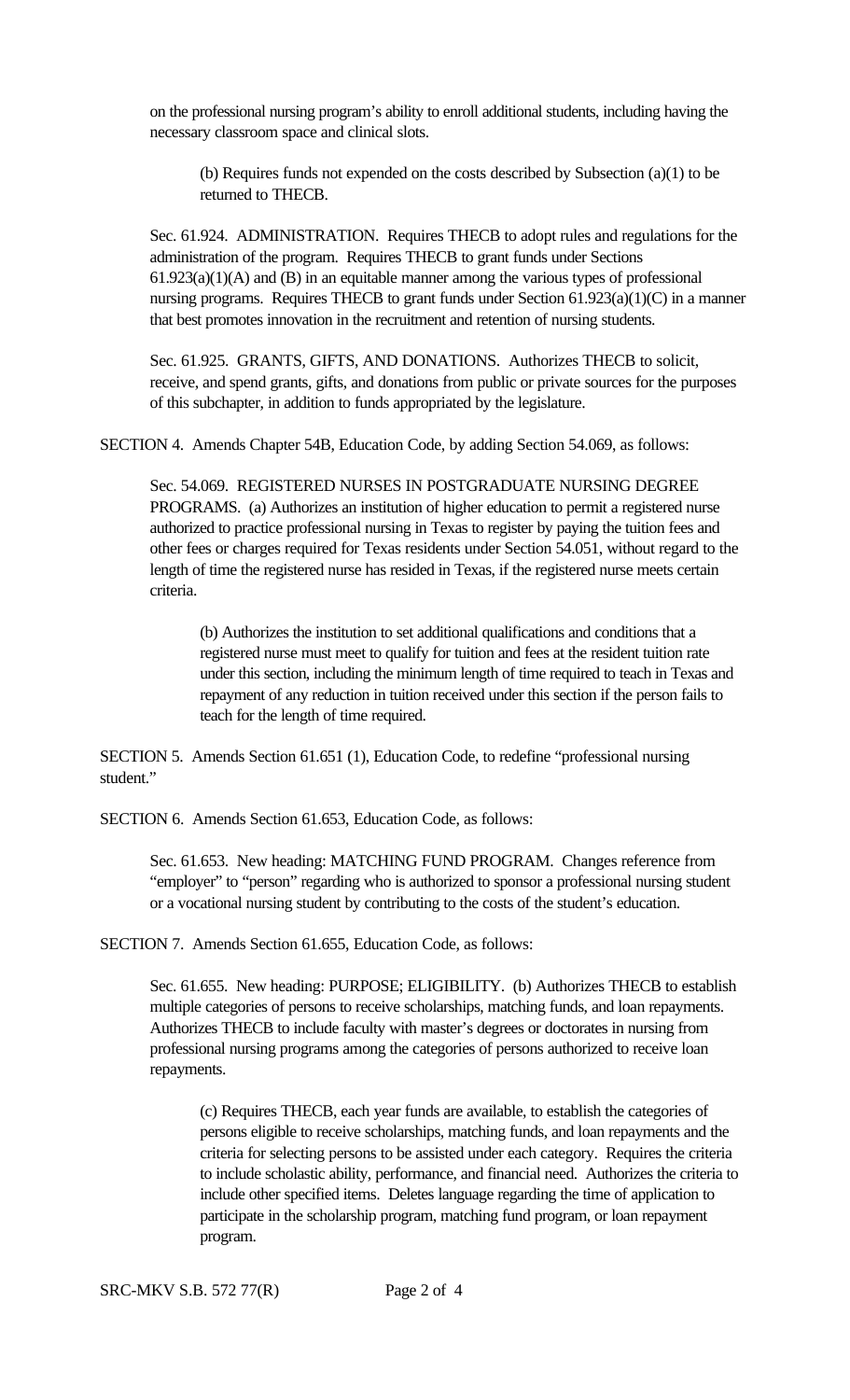SECTION 8. Amends Section 61.656 (c), (d), and (e), to change reference of "sponsoring employers" to "sponsors" and "employer" to "sponsor." Deletes language regarding the form and manner in which the sponsoring employer must make its contribution, conditions under which a student may be required to repay funds received under the matching fund program, conditions under which the coordinating board could cancel an agreement, and a procedure for the disbursement of funds. Deletes language regarding a standard agreement entered into by a student and a sponsoring employer and provisions the agreement must include. Deletes language regarding THECB adopting rules to provide for the distribution of certain information to change the language to require THECB to distribute the information.

SECTION 9. Amends Section 61.658, Education Code, by adding Subsection (b), as follows:

(b) Authorizes THECB to structure the scholarship program, the matching fund program, and the loan repayment program established under this subchapter to secure funds available under federal matching programs.

SECTION 10. Amends Chapter 61L, Education Code, by adding Section 61.659, as follows:

Sec. 61.659. ADMINISTRATIVE COSTS. Authorizes a reasonable amount, not to exceed 10 percent, of the funds appropriated by the legislature to fund the programs established under this subchapter to be used by THECB to pay administrative costs of operating the programs.

SECTION 11. Amends Title 3E, Occupations Code, by adding Chapter 304, as follows:

CHAPTER 304. NURSING WORKFORCE DATA CENTER.

Sec. 304.001. DEFINITIONS. Defines "board," "center," "nurse," "nursing," and "nursing personnel."

Sec. 304.002. ESTABLISHMENT. (a) Requires the Board of Nurse Examiners (board) to establish a nursing workforce data center (center) to address the issues of supply and demand for nursing.

(b) Authorizes the board to contract with public or private entities to establish and perform the responsibilities of the center.

Sec. 304.003. EXECUTIVE COMMITTEE. (a) Requires the board to appoint an executive committee to be the policymaking body for the center. Sets forth certain criteria for the membership and terms of the executive committee.

(b) Requires the executive committee to elect a chair and other officers from its membership, set priorities for the center, develop and oversee long-term and short-term strategic plans for the center, provide for review of reports prepared by the center prior to publication, and appoint advisory committees as needed.

(c) Entitles a member of the executive committee to receive a per diem as set by the General Appropriations act for each day a member engages in the business of the center. Prohibits a member from being entitled to reimbursement for travel expenses, including expenses for meals and lodging, other than transportation expenses. Entitles a member to reimbursement for transportation expenses as provided by the General Appropriations Act.

Sec. 304.004. EXECUTIVE DIRECTOR. Requires the operations of the center to be administered by an executive director, who is required to be a registered nurse. Requires the executive director to make periodic reports to the executive committee concerning the